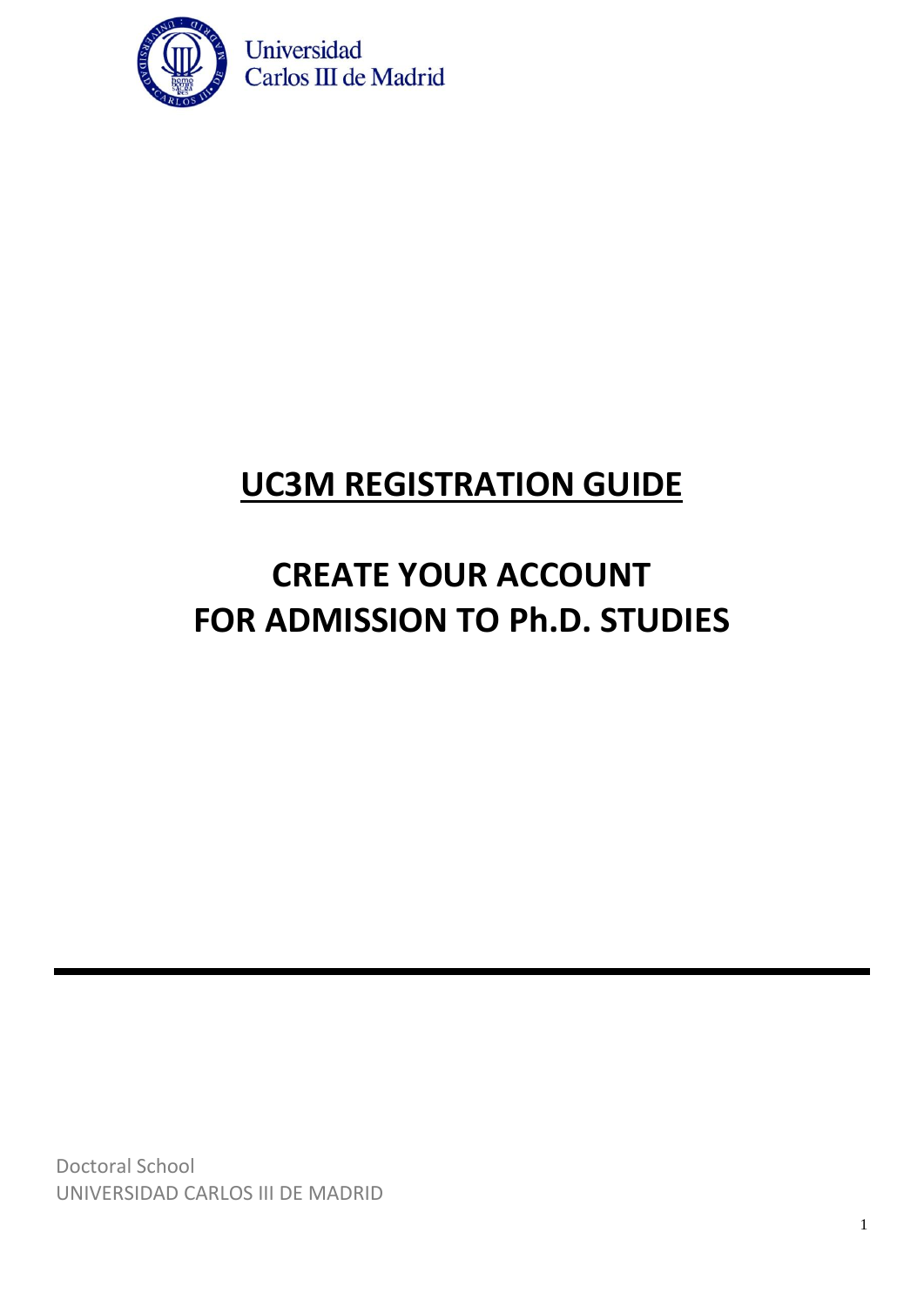#### **HOW TO GET YOUR USER NUMBER AND PASSWORD**

### **STEP 1: ENTER PERSONAL DATA**

| uc3m                                                                                                                                           | Universidad <b>Carlos III</b> de Madrid                                                                                                                                                                                                                    |                                                                                                                                                                                                                                                                          |  |
|------------------------------------------------------------------------------------------------------------------------------------------------|------------------------------------------------------------------------------------------------------------------------------------------------------------------------------------------------------------------------------------------------------------|--------------------------------------------------------------------------------------------------------------------------------------------------------------------------------------------------------------------------------------------------------------------------|--|
|                                                                                                                                                |                                                                                                                                                                                                                                                            |                                                                                                                                                                                                                                                                          |  |
| <b>Student registration form for PhD</b>                                                                                                       |                                                                                                                                                                                                                                                            |                                                                                                                                                                                                                                                                          |  |
| New student<br>Student<br>registration form<br>data validation                                                                                 | Summary of the<br>registration form                                                                                                                                                                                                                        | <b>New Registration</b><br><b>PLEASE NOTE</b> the required fields:                                                                                                                                                                                                       |  |
| O<br>Enter your personal data to create a new user<br>* The fields marked with * are compulsory<br>** You will receive a validation message    | If you already are a user/member of the University, please contact the corresponding acade                                                                                                                                                                 | <b>ID Number:</b><br>Spanish students: DNI (Full number plus letter).<br>Complete with zeros on the left if necessary.<br>No dashes or spaces.                                                                                                                           |  |
| 0<br>Please enter your nationality and your ID national number.                                                                                |                                                                                                                                                                                                                                                            | International students: Passport (preferably) or<br>Spanish Residence Card number. No dashes<br>or spaces.                                                                                                                                                               |  |
|                                                                                                                                                | If you have Spanish nationality please enter your NIF/DNI as document of identification.<br>If you have another nationality please enter your passport or Spanish residence card num<br>number, the university will provide you with a provisional ID numb | - If you have none of these documents, you must<br>request a provisional number by clicking "No".<br>Once your application for UC3M is officially<br>approved, you will have to change this number<br>during the enrollment process.                                     |  |
| Country of origin<br>Do you have any personal identification                                                                                   |                                                                                                                                                                                                                                                            |                                                                                                                                                                                                                                                                          |  |
| document?<br>Document number                                                                                                                   | O Yes O No<br><b>Type of Document</b>                                                                                                                                                                                                                      | $\blacksquare$                                                                                                                                                                                                                                                           |  |
| Personal details<br>0<br>All fields are compulsory except the second family name.<br>Name<br>Surname<br><b>Second Surname</b><br>Date of Birth | $n_{\rm qo}^{\rm qo}$                                                                                                                                                                                                                                      | Enter your personal data (First Name and First<br>Surname fields must not be left blank).<br>- Name: write your full name in capitals.<br>- Date of birth<br>- Gender<br>- E-mail (your user number and password will<br>be sent to this address).<br>- Telephone number |  |
| Gender                                                                                                                                         | (dd/mm/yyyy)*<br>O Male Female                                                                                                                                                                                                                             |                                                                                                                                                                                                                                                                          |  |
| <b>Contact details</b><br>0                                                                                                                    | Please enter your contact details. All e-mails concerning your online application will be sent to this address.                                                                                                                                            |                                                                                                                                                                                                                                                                          |  |
| Personal e-mail                                                                                                                                |                                                                                                                                                                                                                                                            | 44                                                                                                                                                                                                                                                                       |  |
| Confirm your personal e-mail                                                                                                                   |                                                                                                                                                                                                                                                            | $\pm$                                                                                                                                                                                                                                                                    |  |
| <b>Contact Telephone Number</b>                                                                                                                |                                                                                                                                                                                                                                                            |                                                                                                                                                                                                                                                                          |  |
|                                                                                                                                                | <b>Continue</b>                                                                                                                                                                                                                                            |                                                                                                                                                                                                                                                                          |  |
|                                                                                                                                                | <b>Privacy and Legal Information for UCIII</b>                                                                                                                                                                                                             |                                                                                                                                                                                                                                                                          |  |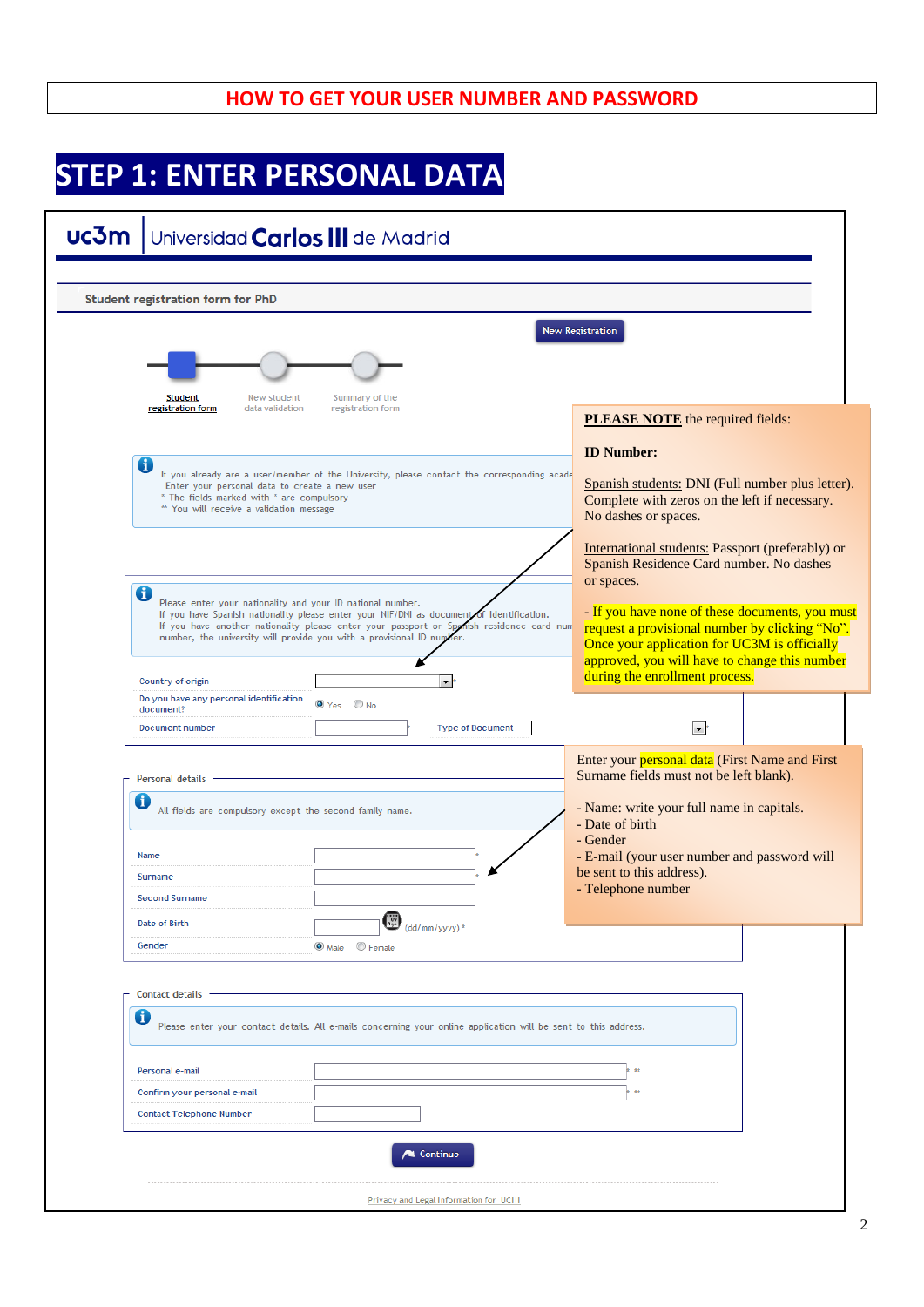## **STEP 2: DATA VALIDATION**

| New student data validation for PhD                                                                          |                                     |                                                                                                                               |
|--------------------------------------------------------------------------------------------------------------|-------------------------------------|-------------------------------------------------------------------------------------------------------------------------------|
|                                                                                                              |                                     |                                                                                                                               |
|                                                                                                              |                                     | <b>New Registration</b>                                                                                                       |
|                                                                                                              |                                     |                                                                                                                               |
|                                                                                                              |                                     |                                                                                                                               |
| Student<br>New student<br>registration form<br>data validation                                               | Summary of the<br>registration form |                                                                                                                               |
|                                                                                                              |                                     |                                                                                                                               |
|                                                                                                              |                                     |                                                                                                                               |
| Information                                                                                                  |                                     |                                                                                                                               |
| O                                                                                                            |                                     |                                                                                                                               |
| Please, verify that your personal data are correct.                                                          |                                     |                                                                                                                               |
|                                                                                                              |                                     |                                                                                                                               |
| Country of origin<br>Document number                                                                         | Andorrana<br>123456789              |                                                                                                                               |
| <b>Type of Document</b>                                                                                      | Passport                            |                                                                                                                               |
|                                                                                                              |                                     |                                                                                                                               |
| <b>Name</b><br>Surname                                                                                       | <b>JOHN</b><br><b>SMITH</b>         |                                                                                                                               |
| <b>Second Surname</b>                                                                                        |                                     |                                                                                                                               |
| Date of Birth                                                                                                | 25/12/1999 (dd/mm/yyyy)             |                                                                                                                               |
| Gender                                                                                                       | Male                                |                                                                                                                               |
| Personal e-mail                                                                                              | correo@jmail.com                    |                                                                                                                               |
| <b>Contact Telephone Number</b>                                                                              | 66666666                            |                                                                                                                               |
|                                                                                                              |                                     | Once your data is verified, read and check the                                                                                |
| <b>Legal and Privacy Information</b>                                                                         |                                     | legal disclaimer and data verification boxes.                                                                                 |
| đ                                                                                                            |                                     |                                                                                                                               |
|                                                                                                              |                                     | Please, read carefully the Privacy and legal information of personal data.: Privacy and Legal Information for UCIII           |
| $\Box$ I verify that my personal details are correct                                                         |                                     |                                                                                                                               |
| $\Box$ I understand and accept the legal conditions established in the section Privacy and Legal Information |                                     |                                                                                                                               |
|                                                                                                              |                                     |                                                                                                                               |
|                                                                                                              |                                     |                                                                                                                               |
| Register                                                                                                     |                                     |                                                                                                                               |
| 0                                                                                                            |                                     | If the information submitted is correct, please continue with the registration process by clicking on "Register"; if you wish |
|                                                                                                              |                                     | to make any changes, please click on "Back" to access the previous screen and change any of your data.                        |
|                                                                                                              |                                     |                                                                                                                               |
|                                                                                                              | <b>A</b> Back                       | Register                                                                                                                      |
|                                                                                                              |                                     |                                                                                                                               |
|                                                                                                              |                                     |                                                                                                                               |
|                                                                                                              |                                     |                                                                                                                               |